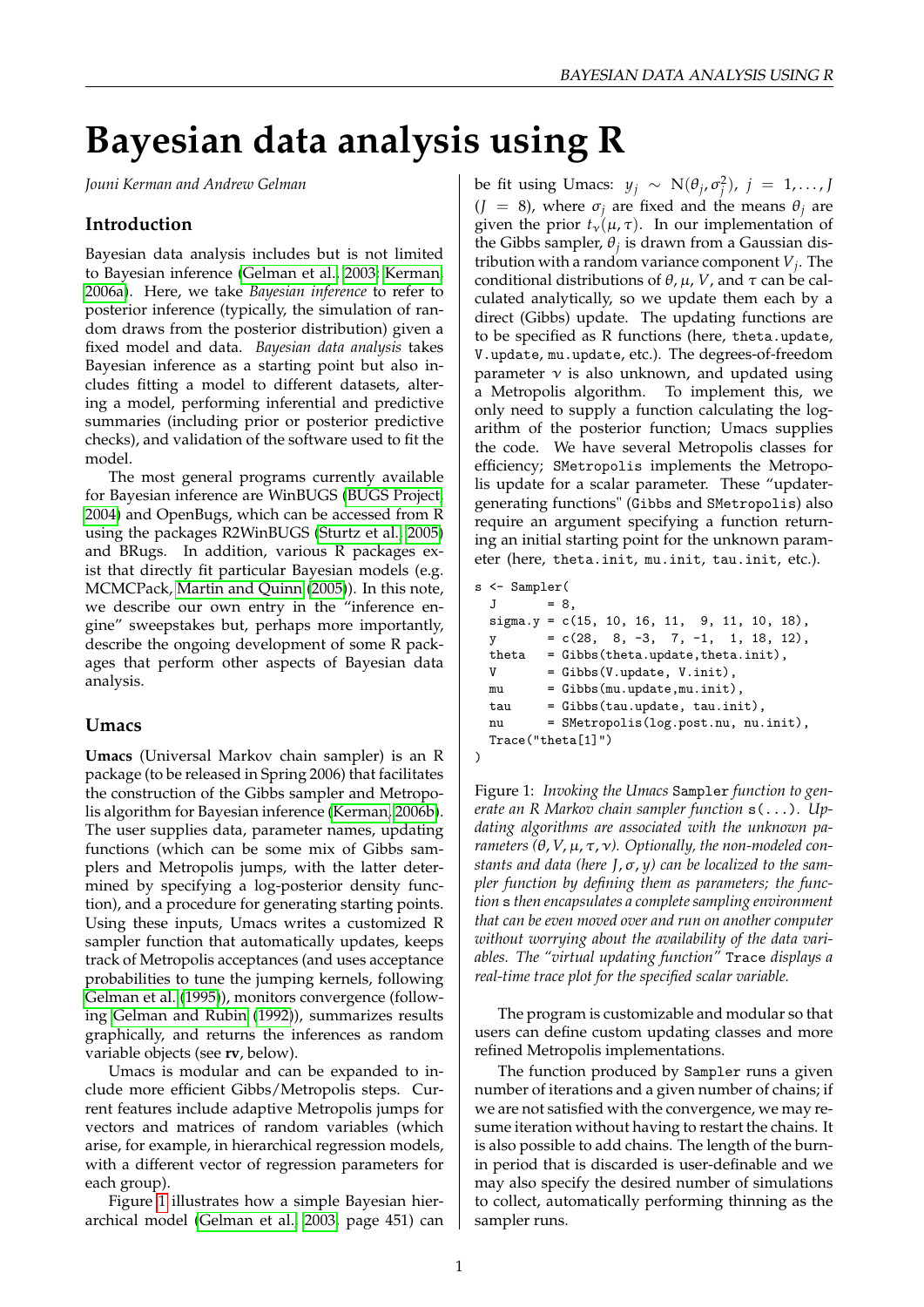Once the pre-specified number of iterations are done, the sampler function returns the simulations wrapped in an object which can be coerced into a plain matrix of simulations or to a list of random variable objects (see *rv* below), which can be then attached to the search path.

#### **rv**

**rv** is an R package that defines a new simulationbased *random variable* class in R along with various mathematical and statistical manipulations [\(Kerman](#page-2-8) [and Gelman, 2005\)](#page-2-8). The program creates an object class whose instances can be manipulated like numeric vectors and arrays. However, each element in a vector contains a hidden dimension of simulations: the *rv* objects can thus be thought of being approximations of random variables. That is, a random scalar is stored internally as a vector, a random vector as a matrix, a random matrix as a three-dimensional array, and so forth. The random variable objects are useful when manipulating and summarizing simulations from a Markov chain simulation (for example those generated by Umacs, see below). They can also be used in simulation studies [\(Kerman, 2005\)](#page-2-9). The number of simulations stored in a random variable object is user-definable.

The *rv* objects are a natural extension of numeric objects in R, which are conceptually just "random variables with zero variance"—that is, constants. Arithmetic operations such as  $+$  and  $\hat{ }$  and elementary functions such as exp and log work with *rv* objects, producing new *rv* objects.

These random variable objects work seamlessly with regular numeric vectors: for example, we can impute random variable z into a regular numeric vector y with a statement like  $y[i s.na(y)] \leftarrow z$ . This converts y automatically into a random vector (*rv* object) which can be manipulated much like any numeric object; for example we can write mean(y) to find the distribution of the arithmetic mean function of the (random) vector  $y$  or  $sd(y)$  to find the distribution of the sample standard deviation statistic.

The default print method of a random variable object outputs a summary of the distribution represented by the simulations for each component of the argument vector or array. Figure [2](#page-1-0) shows an example of a summary of a random vector z with five random components.

| > z |  |  |                                                                |  |  |           |  |
|-----|--|--|----------------------------------------------------------------|--|--|-----------|--|
|     |  |  |                                                                |  |  |           |  |
|     |  |  | [1] Alice 59.0 27.3 ( -28.66 1.66 42.9 59.1 75.6 114 163 )     |  |  |           |  |
|     |  |  | $[2]$ Bob 57.0 29.2 ( $-74.14$ $-1.98$ 38.3 58.2 75.9 110 202) |  |  |           |  |
|     |  |  | [3] Cecil 62.6 24.1 ( -27.10 13.25 48.0 63.4 76.3              |  |  | 112 190 ) |  |
|     |  |  | [4] Dave 71.7 18.7 ( 2.88 34.32 60.6 71.1 82.9 108 182 )       |  |  |           |  |
|     |  |  | [5] Ellen 75.0 17.5 ( 4.12 38.42 64.1 75.3 86.2 108 162 )      |  |  |           |  |

<span id="page-1-0"></span>Figure 2: *The* print *method of an* rv *(random variable) object returns a summary of the mean, standard deviation, and quantiles of the simulations embedded in the vector.*

Standard functions to plot graphical summaries of random variable objects are being developed. Fig-ure [3](#page-1-1) shows the result of a statement  $plot(x,y)$ where  $x$  are constants and  $y$  is a random vector with 10 constant components (shown as dots) and five random components (shown as intervals).



<span id="page-1-1"></span>Figure 3: *A scatterplot of fifteen points* (x,y) *where five of the components of* y *are random, that is, represented by simulations and thus are drawn as intervals. Black vertical intervals represent the 50% uncertainty intervals and the gray ones the 95% intervals. (The light grey line is a regression line computed from the ten fixed points).*

Many methods on *rv* objects have been written, for example  $E(y)$  returns the individual means (expectations) of the components of a random vector y. A statement  $Pr(z[1] > z[2])$  would give an estimate of the probability of the event  $\{z_1 > z_2\}$ .

*Random-variable generating functions* generate new *rv* objects by sampling from standard distributions, for example rvnorm(n=10, mean=0, sd=1) would return a random vector representing 10 draws from the standard normal distribution. What makes these functions interesting is that we can give them parameters that are also random, that is, represented by simulations. If *y* is modeled as  $N(\mu, \sigma^2)$  and the random variable objects mu and sigma represent draws from the joint posterior distribution of  $(\mu, \sigma)$ —we can obtain these if we fit the model with **Umacs** (see below) or BUGS for example—then a simple statement like rvnorm(mean=mu, sd=sigma) would generate a random variable representing draws from the posterior predictive distribution of *y*. A single line of code thus will in fact perform Monte Carlo integration of the joint density of  $(y^{\text{rep}}, \mu, \sigma)$ , and draw from the resulting distribution  $p(y^{\text{rep}}|y)$  =  $\int \int N(y^{rep}|\mu,\sigma)p(\mu,\sigma|y) d\mu d\sigma$ . (We distinguish the observations *y* and the unobserved random variable *y* rep, which has the same conditional distribution as *y*).